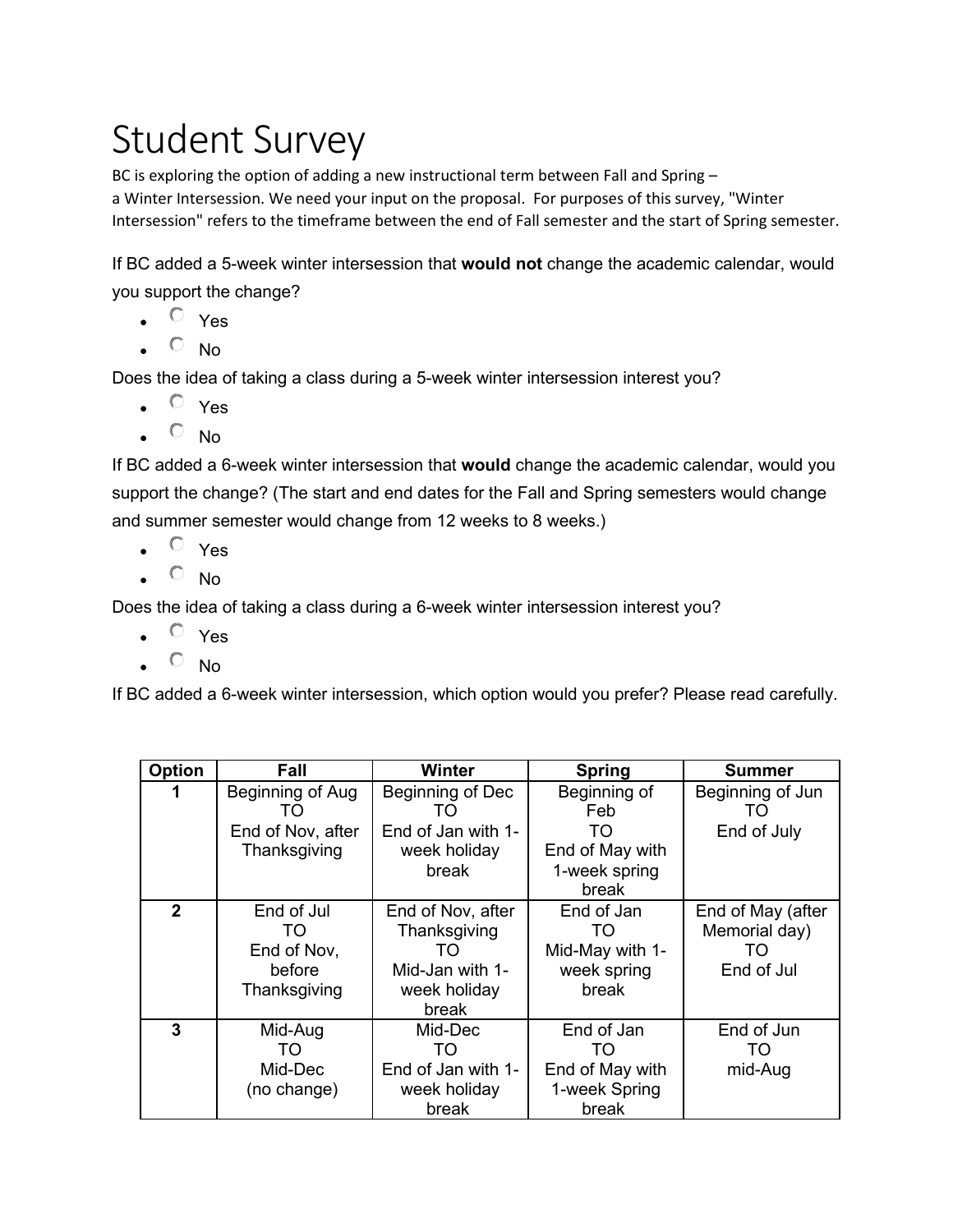- <sup>O</sup> Option 1
- Option 2
- $\circ$  Option 3
- $\circ$  No preference

Would the addition of any winter intersession significantly change your work or living conditions (work schedule, daycare, housing, etc.)?

- $\circ$  Yes
- No

If yes, how would your work or living conditions change? Please explain:

### **Please include any additional information we should know. Your input is needed!**

### **Demographics (optional)**

What is your ethnic background? Check all that apply,

- $\Box$  African American
- $\Box$  American Indian
- $\square$  Asian
- $\blacksquare$  Filipino
- $\Box$  Hispanic/Latinx
- $\Box$  Pacific Islander
- $\square$  White
- $\Box$  Decline to state

What is your age?

- $\bullet$  17 or less
- $\degree$  18 to 19
- $\degree$  20 to 24
- $\degree$  25 to 29
- $\degree$  30+
- $\circ$  Decline to state

What is your gender identity?

- $\circ$  Female
- $\bullet$  Male
- $\circ$  Non-Binary
- $\circ$  Decline to state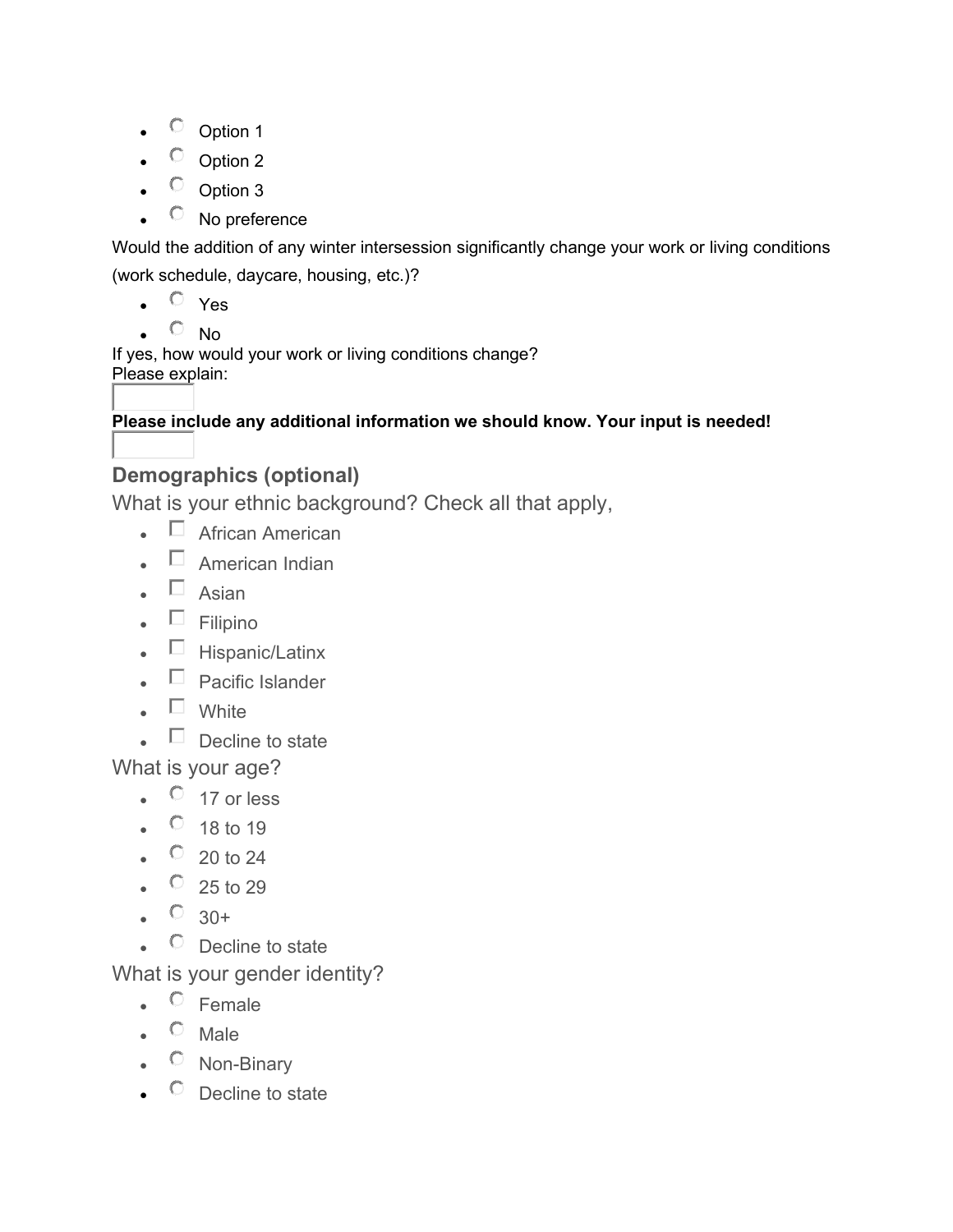# Faculty Survey

BC is exploring the option of adding a new instructional term between Fall and Spring a Winter Intersession. We need your input on the proposal. For purposes of this survey, "Winter Intersession" refers to the timeframe between the end of Fall semester and the start of Spring semester.

#### **What is your classification?**

- $\bullet$  Full Time
- Adjunct/Temporary Full Time

If BC added a 5-week winter intersession that would not change the academic calendar, would you support the change? (Courses taught in winter intersession would not count as Part Of Load for Fall or Spring. It would work like summer semester.)

- $\bullet$   $\circ$   $\prime$ es
- $\bullet$   $\circ$  No

#### **Would you volunteer to teach during a 5-week winter intersession?**

- $\cdot$   $\circ$   $\cdot$  Yes
- $\bullet$   $\circ$  No

**If BC added a 6-week winter intersession that would change the academic calendar, would you support the change? (The start and end dates for the Fall and Spring semesters would change and summer semester would change from 12 weeks to 8 weeks.)**

- $O$  Yes
- $\overline{\circ}$  No

Would you volunteer to teach during a 6-week winter intersession?

- $\overline{O}$  Yes
- $\overline{C}$  No

If BC added a 6-week winter intersession, which option would you prefer? Please read carefully.

| Option | Fall              | Winter             | <b>Spring</b>   | <b>Summer</b>    |
|--------|-------------------|--------------------|-----------------|------------------|
|        | Beginning of Aug  | Beginning of Dec   | Beginning of    | Beginning of Jun |
|        | TΟ                |                    | Feb             | TΩ               |
|        | End of Nov, after | End of Jan with 1- | TΟ              | End of July      |
|        | Thanksgiving      | week holiday       | End of May with |                  |
|        |                   | break              | 1-week spring   |                  |
|        |                   |                    | break           |                  |
|        |                   |                    |                 |                  |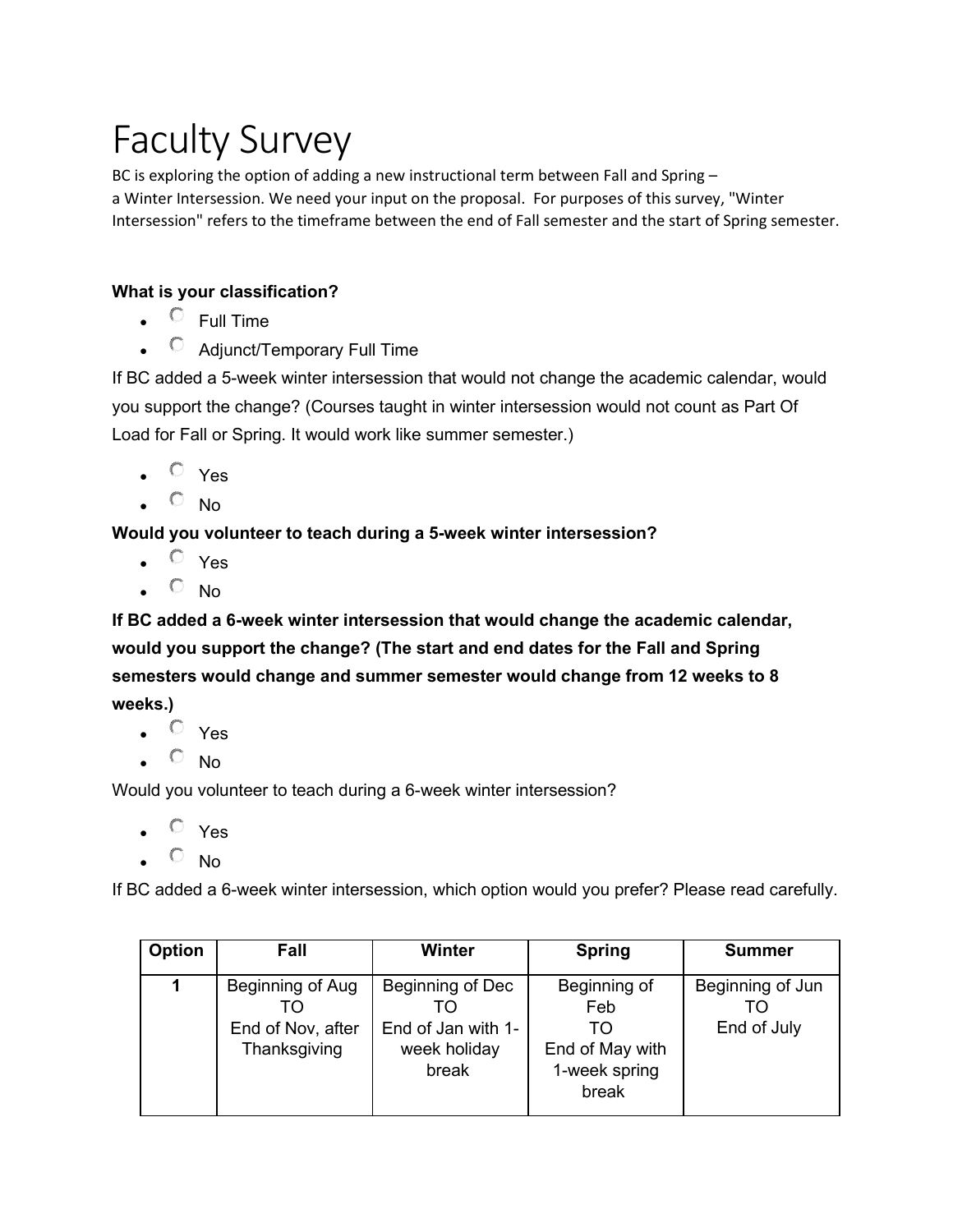| $\mathbf{2}$ | End of Jul<br>TO.<br>End of Nov,<br>before<br>Thanksgiving | End of Nov, after<br>Thanksgiving<br>TO<br>Mid-Jan with 1-<br>week holiday<br>break | End of Jan<br>TO<br>Mid-May with 1-<br>week spring<br>break    | End of May (after<br>Memorial day)<br>TO<br>End of Jul |
|--------------|------------------------------------------------------------|-------------------------------------------------------------------------------------|----------------------------------------------------------------|--------------------------------------------------------|
| 3            | Mid-Aug<br>TO<br>Mid-Dec<br>(no change)                    | Mid-Dec<br>TO<br>End of Jan with 1-<br>week holiday<br>break                        | End of Jan<br>TO.<br>End of May with<br>1-week Spring<br>break | End of Jun<br>TO<br>mid-Aug                            |

- Option 1
- $\circ$  Option 2
- $\circ$  Option 3
- C No preference

Would the addition of any winter intersession significantly change your working conditions?

- $\bullet$   $\circ$   $\circ$   $\circ$
- $O$  No

If yes, how would your working conditions change?

Please explain:

#### **Please include any additional information we should know. Your input is needed!**

What is your ethnic background? Check all that apply,

- $\bullet$   $\Box$  American Indian
- $\Box$  African American
- $\bullet$   $\Box$  Asian
- $\blacksquare$  Filipino
- $\Box$  Hispanic/Latinx
- $\Box$  Pacific Islander
- $\square$  White
- $\Box$  Decline to state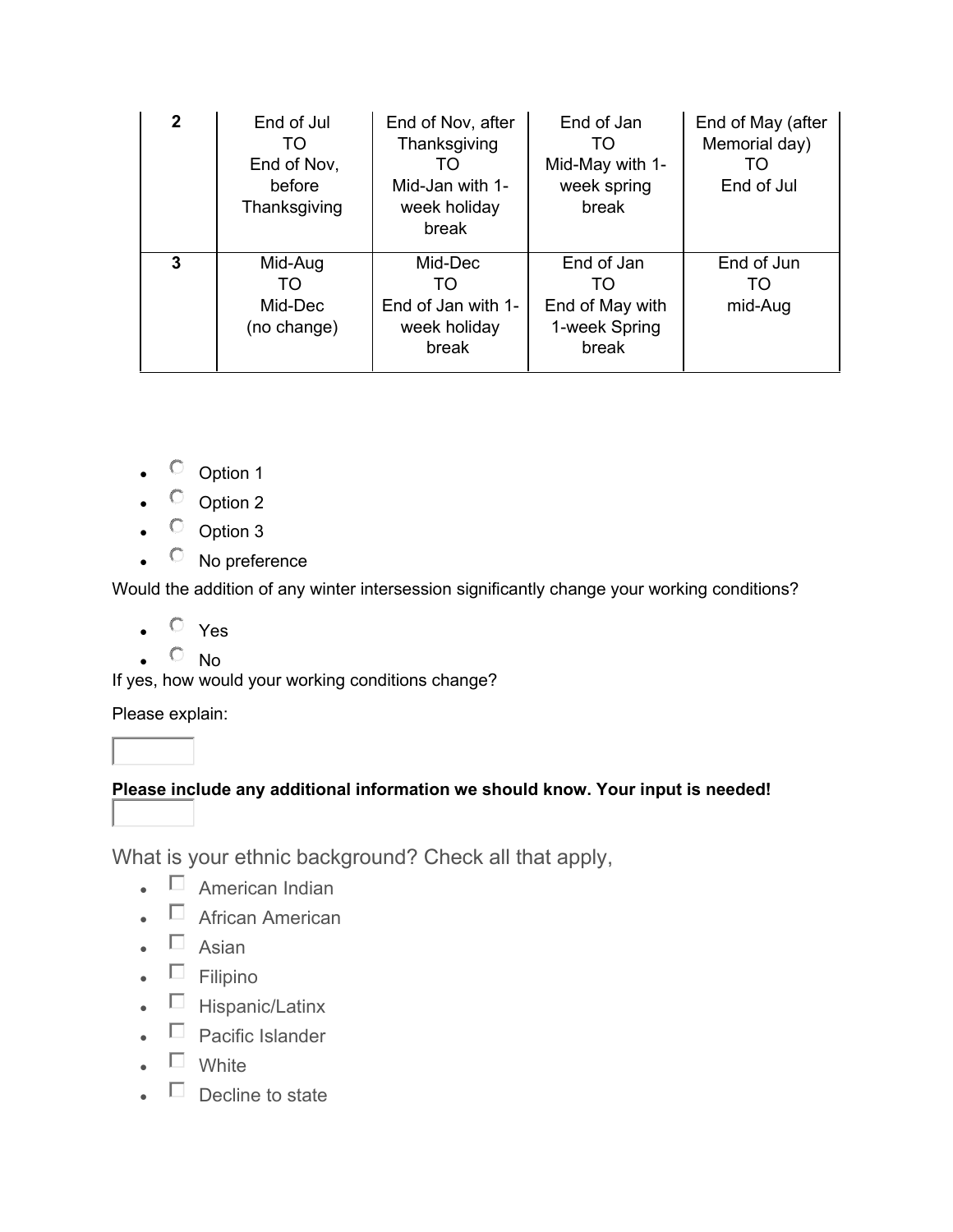What is your age?

- $\bullet$  17 or less
- $\circ$  18 to 19
- $\degree$  20 to 24
- $\bullet$   $\circ$  25 to 29
- $\bullet$   $\circ$  30+
- C Decline to state

### What is your gender identity?

- C Female
- $\bullet$   $\circ$  Male
- C Non-Binary
- C Decline to state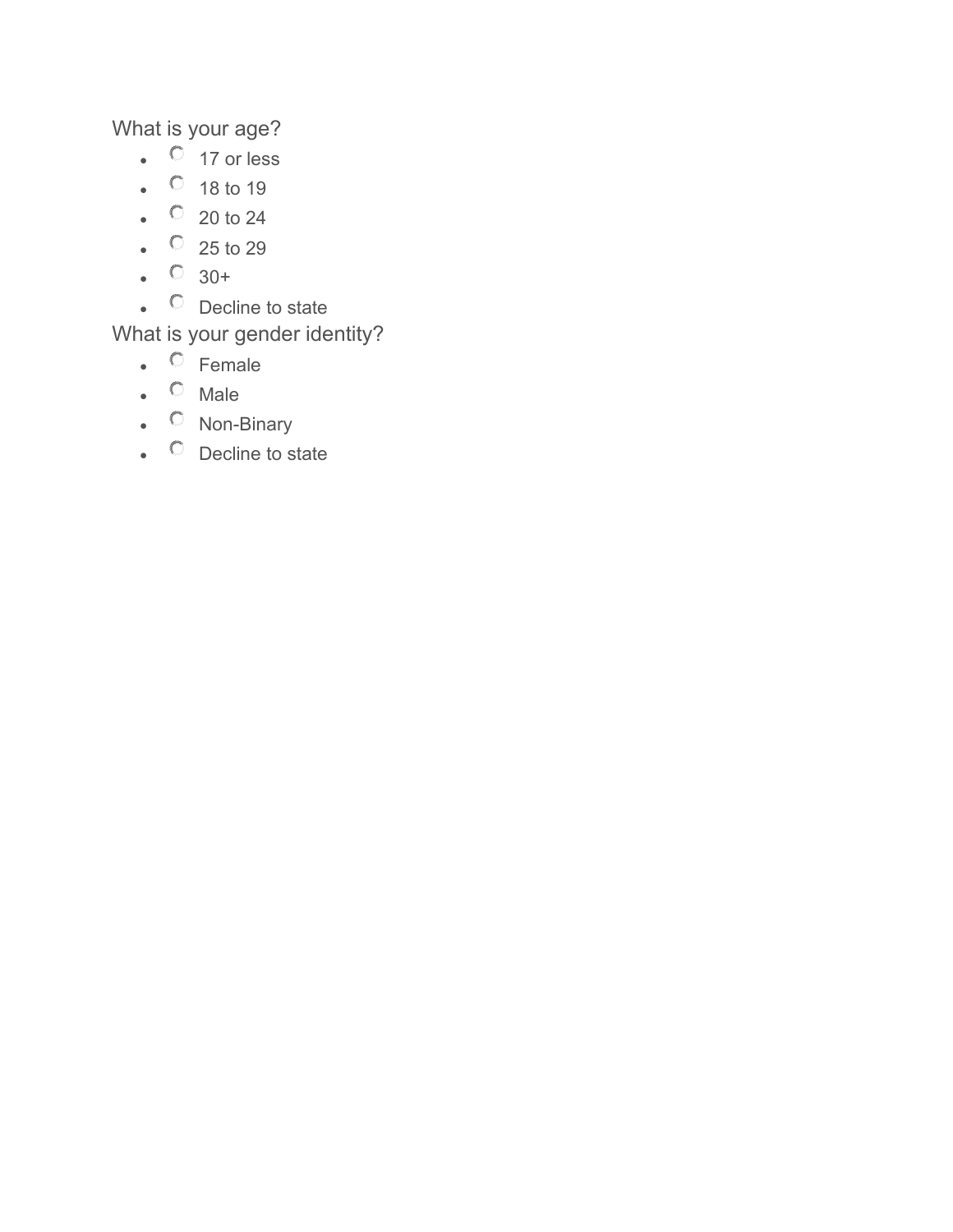# Classified Survey

BC is exploring the option of adding a new instructional term between Fall and Spring – a Winter Intersession. We need your input on the proposal. For purposes of this survey, "Winter Intersession" refers to the timeframe between the end of Fall semester and the start of Spring semester.

If BC added a 5-week winter intersession that **would not** change the academic calendar, would you support the change?

- $\bullet$   $\circ$   $\circ$   $\circ$
- $\bullet$   $\circ$  No

Would you be willing to work during a 5-week intersession?

- $\bullet$   $\circ$  Yes
- $\bullet$   $\circ$  No

If BC added a 6-week winter intersession that would change the academic calendar, would you support the change? (The start and end dates for the Fall and Spring semesters would change and summer semester would change from 12 weeks to 8 weeks.)

- $O$  Yes
- $\bullet$   $\circ$  No

Would you be willing to work during a 6-week winter intersession?

- $\circ$  Yes
- $O$  No

If BC added a 6-week winter intersession, which option would you prefer? Please read carefully.

| Option       | Fall                                                           | Winter                                                                | <b>Spring</b>                                                           | <b>Summer</b>                                          |
|--------------|----------------------------------------------------------------|-----------------------------------------------------------------------|-------------------------------------------------------------------------|--------------------------------------------------------|
| 1            | Beginning of Aug<br>I ( )<br>End of Nov, after<br>Thanksgiving | Beginning of Dec<br>TΟ<br>End of Jan with 1-<br>week holiday<br>break | Beginning of<br>Feb<br>TO.<br>End of May with<br>1-week spring<br>break | Beginning of Jun<br>I ( )<br>End of July               |
| $\mathbf{z}$ | End of Jul<br>TO<br>End of Nov,<br>before<br>Thanksgiving      | End of Nov, after<br>Thanksgiving<br>TO<br>Mid-Jan with 1-            | End of Jan<br>TO<br>Mid-May with 1-<br>week spring<br>break             | End of May (after<br>Memorial day)<br>TO<br>End of Jul |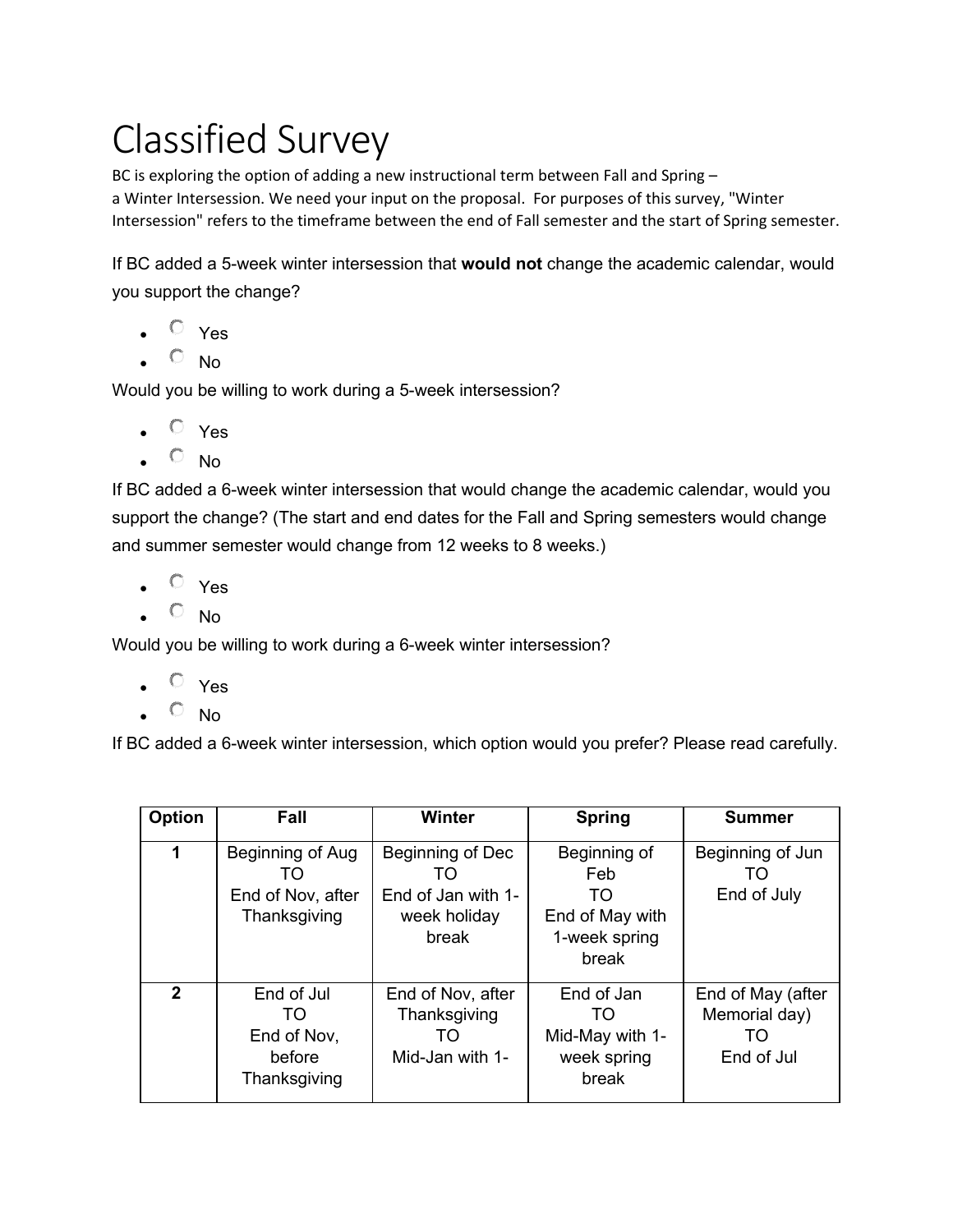|   |                                         | week holiday<br>break                                        |                                                         |                             |
|---|-----------------------------------------|--------------------------------------------------------------|---------------------------------------------------------|-----------------------------|
| 3 | Mid-Aug<br>TΟ<br>Mid-Dec<br>(no change) | Mid-Dec<br>TΟ<br>End of Jan with 1-<br>week holiday<br>break | End of Jan<br>End of May with<br>1-week Spring<br>break | End of Jun<br>TΟ<br>mid-Aug |

- $\circ$  Option 1
- $\circ$  Option 2
- $\circ$  Option 3
- C No preference

Would the addition of any winter intersession significantly change your working conditions?

- $\bullet$   $\circ$   $\circ$   $\circ$
- $\bullet$   $\circ$  No

If yes, how would your working conditions change?

Please explain:

#### **Please include any additional information we should know. Your input is needed!**

What is your ethnic background? Check all that apply,

- $\Box$  African American
- $\Box$  American Indian
- $\square$  Asian
- $\blacksquare$  Filipino
- $\bullet$   $\Box$  Hispanic/Latinx
- $\blacksquare$  Pacific Islander
- $\blacksquare$  White
- $\blacksquare$  Decline to state

What is your age?

- $\bullet$  17 or less
- $\circ$  18 to 19
- $\degree$  20 to 24
- $\degree$  25 to 29
- $\degree$  30+